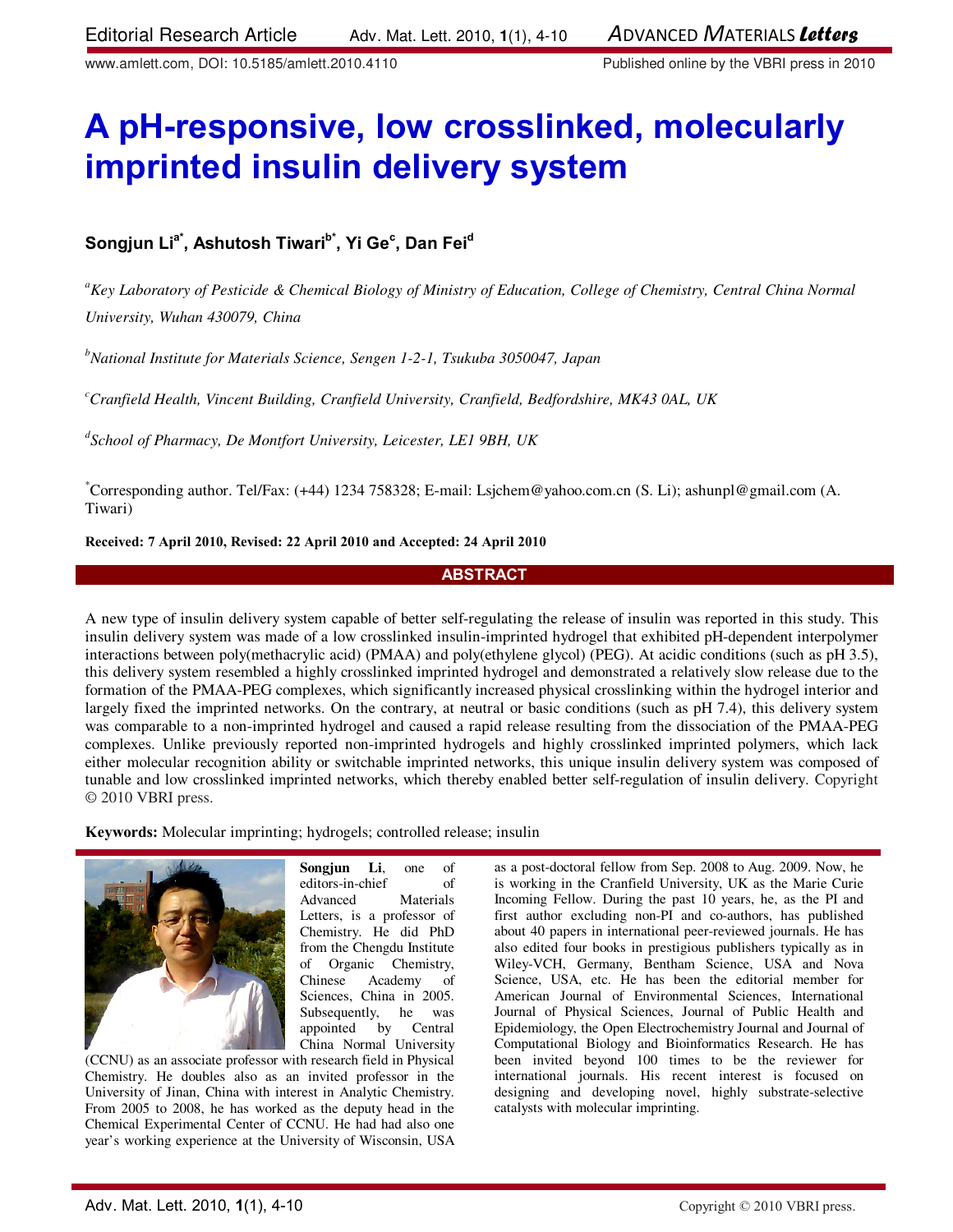

**Ashutosh Tiwari** is an invited professor of Materials Science and Engineering at the Jiangsu University, China and also works as foreign researcher at the National Institute of Materials Science, Japan. He received PhD in Chemistry from the University of Allahabad, India, later he joined to the National Physical Laboratory, New Delhi, India as a young scientist. After that he moved to the University of Wisconsin, USA as a post-doctoral

researcher. In addition, he obtained JSPS fellowship in Japan and SI fellowship in Sweden. In 2010, he became Marie Curie Incoming Fellow at Cranfield University, UK. In his academic carrier, he has published over 125 publications and patents in the field of materials science and technology. He has also edited five books on the advanced state-of-the-art of materials science for prestigious publishers including Bentham Science, USA, Nova Science, USA, etc. His recent research interest is focus on designing and development of the smart materials for biomedical and engineering values.



**Yi Ge,** Associate editor of Advanced Materials Letters, obtained his bachelor's in Biopharmaceutics and went on to an MPhil in Pharmaceutical Chemistry at the Aston University, UK. In 2000, he moved to the University of Sheffield for a PhD in Chemistry. He was employed as a research scientist in a UK pharmaceutical company and was then a postdoctoral research associate at the Imperial College London, UK before joining Cranfield Health at Cranfield University, UK as a member of academic staff in

2006. One of his expertise areas is the design, synthesis and characterization of polymeric materials, particularly those with novel structural and functional features, such as molecularly imprinted polymers, hyperbranched polymers, and bio-conjugated polymers, and their practical applications across Chemistry and Biology.



**Dan Fei** is a Lecturer in Pharmaceutics in the School of Pharmacy, De Montfort University, UK. She obtained her bachelor degree in Pharmacy and was then appointed as Assistant Lecturer in Pharmaceutical Science in Pharmacy School, Kunming Medical College, China. She went on to a PhD degree in Pharmaceutical Science at Aston University, UK in 1999. Dr Fei was later employed as Medway Postdoctoral Research Fellow in Pfizer Global R & D (in collaboration with the University of Greenwich) in Sandwich and then

Postdoctoral Research Fellow at the Aston University, UK. She specializes in the development of controlled drug delivery system using biodegradable polymeric microspheres. Her research interest is also in amorphous materials characterization and freeze-drying.

## **Introduction**

There is much interest in the controlled release of insulin because of its importance in treating diabetes [**1,2**]. Approximately 20 million people have diabetes in the United States alone [**3**]. In usual cases, insulin is administered to the patients with a twice-daily injection treatment. This is a relatively painful process that encourages patient non-compliance. Hence, there is a need to find new ways to administer insulin with less pain. Prominent among the ongoing effort is to develop oral hydrogel delivery systems [**4**]. Compared with the conventional injection treatment, significant advantages in the hydrogels-based delivery are the slow release of drugs because of the interaction between the encapsulated drugs and hydrogel networks. Thus, the release profile of drugs is usually lagged behind compared with that of the injection treatment. For the release of insulin, such a lagging effect will allow more insulin molecules to be delivered to favorable regions within the gastrointestinal tract [**5**]. As such, the efficacy of dosage is improved. However, the main drawback in such hydrogel systems is that the significant leakage of insulin in stomach occurs during the delivery process. The concomitant inactivation of insulin is usually caused by the digestive enzymes in stomach [**6**]. To overcome this drawback, Peppas et al. [**7**] and Kumar et al. [**8**] have suggested to use poly(methacrylic acid-*g*-ethylene glycol) (P(MAA-*g*-EG)) as the 'smart' carrier for the controlled release of insulin. In the acidic environments of stomach, the P(MAA-*g*-EG) hydrogels were unswollen, preventing the encapsulated insulin from proteolytic degradation. On the contrary, in the neutral and/or basic environments of intestine, the P(MAA-*g*-EG) hydrogels were swollen, causing the rapid release of insulin. As such, the inactivation of insulin by the digestive enzymes in stomach was largely inhibited. However, two important problems are still remained behind the P(MAA-*g* -EG)-based systems: (1) such delivery systems essentially lack molecular recognition ability for insulin. Thus, it is difficult to efficiently selfregulate the release of insulin [**9**]; and (2) the reloading of insulin in such systems is usually a result of the nonspecific adsorption of insulin, which is not necessarily helpful for the efficacy of dosage. Thus, the development of new types of insulin delivery systems with more sophisticated designs is greatly needed.

Known as a 'from-key-to-lock' technology, molecular imprinting provides a promising option for the development of novel delivery systems [**10,11**]. This technology makes molecularly imprinted polymers (MIPs) capable of highly recognizing their imprint species (i.e., their template molecules). To fabricate the MIP, template and functional monomers are first allowed to form a selforganized architecture via molecular self-assembly. Polymerization with a high content of crosslinker (up to  $~1$  $~0$  mol.%) is then performed to fix the self-organized architecture. The imprinted template is subsequently removed from the highly crosslinked matrix, leaving behind the template's memory [**12**]. Thus, using this principle, one may expect that a new type of insulin delivery system capable of better self-regulating the release of insulin can be developed. Nevertheless, as the delivery carriers capable of tunable networks, hydrogel systems usually contain a crosslinking degree as low as 5-10 mol.% [**13,14**]. For the preparation of MIPs, such a low crosslinking degree will significantly decrease the molecular recognition ability. Thus, additional physical or post-polymerized crosslinking methods have to be used to prop up and fix the imprinted networks [**15,16**]. The fixation of the imprinted networks makes the prepared hydrogel capable of specific recognition for the template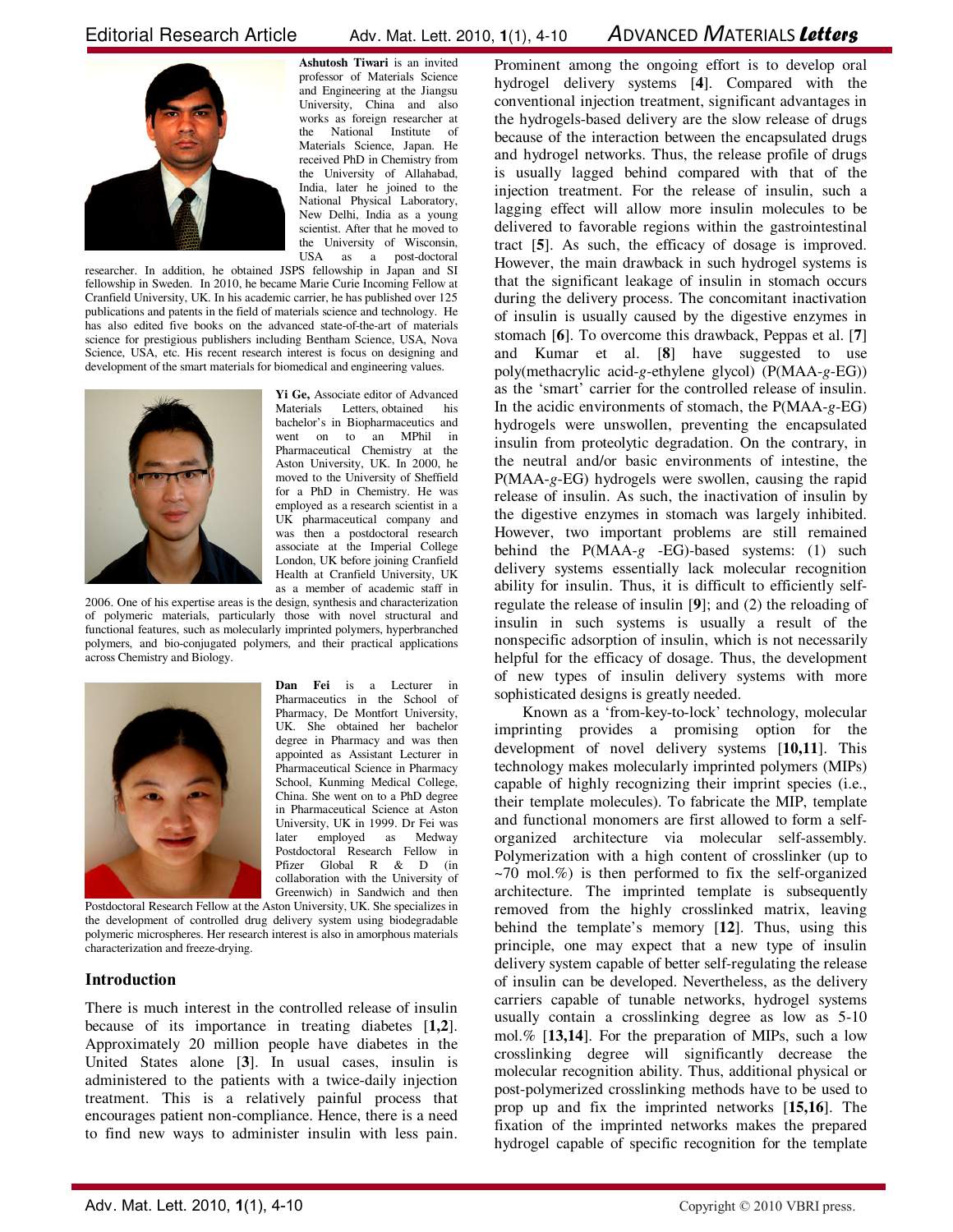drugs. On the contrary, a deformation and distortion of the imprinted networks causes loss of molecular recognition ability and accordingly accelerate the release of the encapsulated drugs. In this way, molecularly imprinted hydrogels are capable of better self-regulating the release of the encapsulated drugs. As such, the self-regulation of access in this new insulin delivery system is significantly improved as compared with that in conventional hydrogel systems. Furthermore, using molecular imprinting, the reloading of insulin is essentially a result of the specific adsorption of insulin, which thereby leads to the increased efficacy of dosage.

To the best of our knowledge, for the first time, a smart molecularly imprinted hydrogel system (namely "MIHG-R") for insulin delivery was developed here (cf. **Scheme 1**). This delivery system was composed of a low crosslinked (8.0 mol.%) insulin-imprinted hydrogel made of poly(methacrylic acid) (PMAA) and poly(ethylene glycol) (PEG). At acidic conditions, the formation of the PMAA-PEG complexes significantly increased physical crosslinking within the hydrogel networks, fixing the imprinted networks and largely inhibiting the release of insulin. On the contrary, at neutral and basic conditions, the dissociation of the PMAA-PEG complexes caused a deformation and distortion of the imprinted networks, which accelerated the release of insulin. In this way, this novel insulin delivery system was capable of more pHsensitively self-regulating the release of insulin.

For comparison, two control hydrogels (namely "MIHG" and "NIHG-R") were also prepared under comparable conditions (cf. **Table 1**). The MIHG is a highly crosslinked insulin-imprinted hydrogel and does not have significant interpolymer interactions present within its networks. The NIHG-R is the conventional pHsensitive non-imprinted hydrogel. During the release process, both MIHG and NIHG-R in principle may provide border conditions for MIHG-R, which thereby significantly promoted this study. The objective of this study is to demonstrate that the new generation of insulin delivery system capable of better self-regulation can be fabricated using this novel design.

#### **Experimental**

#### *Preparation of hydrogels*

The chemicals available from Sigma-Aldrich were of analytic grade and used as received, except methacrylic acid (MAA), which was freshly distilled prior to use. In triplicate (cf. **Scheme 2**), the template (crystalline porcine insulin), monomers (MAA and PEG(200) monomethacrylate, in a 1:1 ratio of MAA and EG-unit), crosslinker (N,N'-methylenebisacrylamide (MBA)), initiator (ammonium persulfate (APS)) and accelerator (N,N,N',N'-tetramethylethylene diamine (TMEDA)) were dissolved in diluted HCl solution (1µmol  $L^{-1}$ ; 20 mL) to form a homogeneous system. After being deoxygenated with sonication under nitrogen, the mixture was irradiated with ultraviolet light (365 nm) overnight. The resulting hydrogel was sliced up and extensively washed with water to remove the imprinted insulin. The prepared hydrogel

sample (viz., MIHG-R) was subsequently dried in a vacuum vessel at room temperature.

The two controls, i.e., MIHG and NIHG-R, were also prepared under comparable conditions (cf. **Table 1**). The MIHG was prepared as the MIHG-R except that MAA was replaced with the same amount of MBA, in order to achieve the highly crosslinked networks. The NIHG-R was the pH-sensitive non-imprinted hydrogel and therefore no template was used during the preparation process.

#### *FTIR spectra*

The FTIR spectra of the prepared hydrogel samples were studied using a FTIR apparatus (Nicollet MX-1E, USA). The scanned number was 100 cycles and the scanned range was from 550 to 4000  $\text{cm}^{\text{-1}}$ .



**Scheme 1.** Proposed mechanism for the modulated release by MIHG-R.

#### *Swelling behavior*

The swelling of the prepared hydrogel samples was studied at room temperature using a batch format. In triplicate, dried samples of these hydrogels were immersed into various pH solutions (phosphate-citrate buffer solution (PCBS)) for 8 h. After blotting up the water adhered on the surface, these wet samples were weighed  $(W_t)$  and then dried in a vacuum vessel up to a constant weight  $(W_d)$ . The swelling ratio was calculated using the equation as follows and finally the average of the triplicate runs was reported:

$$
S = \frac{W_t - W_d}{W_d} \times 100\%
$$

#### *Dynamic desorbing cyclic voltammetry*

The potential to reduce/oxidize a bound molecule depends on the binding constant. A high binding constant requires more energy to overcome the binding, thereby causing a larger redox potential. Thus, dynamic desorbing cyclic voltammetry (DCV) can provide valuable information on the binding behavior between the prepared polymers and insulin [**17,18**]. Using an electrochemical workstation equipped with a three-electrode configuration (Pt-working and counter electrodes; Ag/Ag<sup>+</sup>-ref.) (CHI-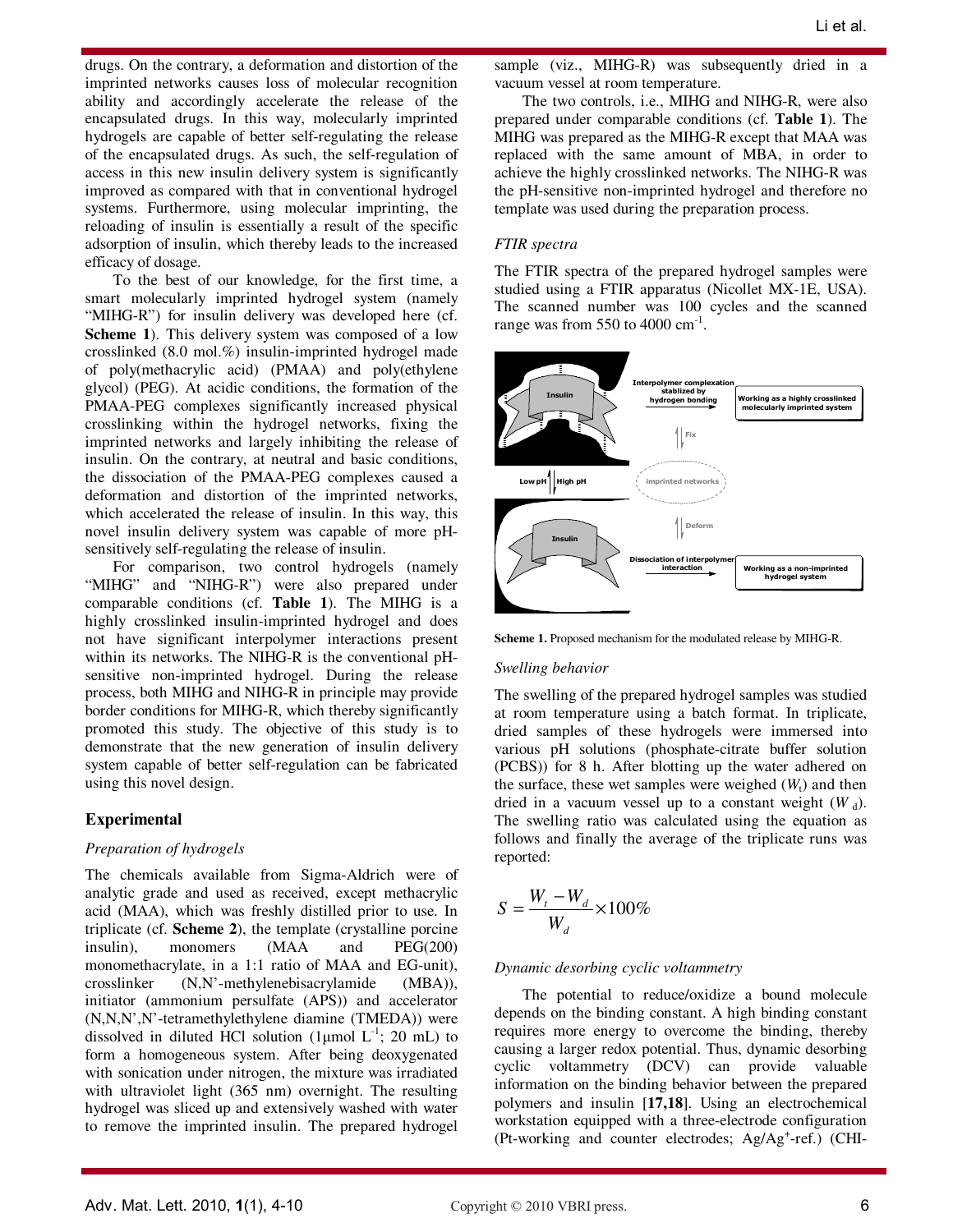600, USA), the hydrogel samples (20 mg) that preadsorbed with about 60µg insulin were placed into a cuvette encircled by a diffusion-eliminated sonication apparatus (supporting electrolyte:  $0.01$  mmol mL<sup>-1</sup> KNO<sub>3</sub>; 10 mL of PCBS solutions). The transiently desorbed insulin were rapidly scanned by the workstation up to 20 cycles until the stable DCV diagram was reached (scanning range,  $-50 \sim -1000$  m*V*; scanning rate,  $25$  m*V* $\cdot$  $s^{-1}$ ).

**Table 1.** Synthesis composition of hydrogels.

| Composition                   | MIHG-R                                     | <b>MHG</b>                                         | NIHG-R                                     |
|-------------------------------|--------------------------------------------|----------------------------------------------------|--------------------------------------------|
| Insulin                       | 10 <sub>mg</sub>                           | 10 <sub>mg</sub>                                   | 0 <sub>mg</sub>                            |
| <b>MAA</b>                    | $1.29$ g $(15 \text{ mmol})$               | 0 <sub>g</sub>                                     | $1.29$ g $(15 \text{ mmol})$               |
| PEG (200)<br>monomethacrylate | $1.55$ g (15 mmol<br>EG-unit)              | $1.55$ g $(15 \text{ mmol EG}$<br>unit             | $1.55$ g $(15 \text{ mmol})$<br>EG-unit)   |
| <b>MBA</b>                    | 0.24 <sub>g</sub><br>$(1.56 \text{ mmol})$ | $1.53$ (i.e., 0.24+1.29)g<br>$(9.92 \text{ mmol})$ | 0.24 <sub>g</sub><br>$(1.56 \text{ mmol})$ |
| <b>APS</b>                    | 0.4 <sub>g</sub>                           | 0.4 <sub>g</sub>                                   | 0.4g                                       |
| TMEDA                         | 0.1 <sub>g</sub>                           | 0.1 <sub>g</sub>                                   | 0.1 <sub>g</sub>                           |

## *Release behavior*

The release behavior of the prepared hydrogels was studied at room temperature. To avoid the effect of unspecific sorption, the amount of insulin uploaded into these hydrogels was precisely controlled based on the proportion of insulin used during the preparation of the hydrogels as shown in **Table 1** (except that monomers were replaced with the same amount of hydrogels). Subsequently, in triplicate, each hydrogel system (0.06 g, dried state) was placed into the PCBS solution (1 mL). The amount of insulin released over time was determined with a HPLC. The average of the triplicate runs was reported.

## **Results and discussion**

## *FTIR and morphology analysis*

In order to confirm the imprinting behavior, **Fig. 1** presents the FTIR spectra of the prepared hydrogel samples. Four main absorption bands (3100-3400, 2800- 3000,  $\sim$ 1750, and 950-1100 cm<sup>-1</sup>) appeared in these spectra. In basic conditions [**19**], these absorption bands may be attributed to the stretching of O-H/N-H, C-H, C=O, and C-C, respectively. For comparison, the spectra of insulin and the MIHG-R precursor (i.e., the MIHG-R system where the imprinted insulin had not yet been removed from the polymeric matrix) were also included in **Fig. 1**. The MIHG-R precursor displayed the absorption band of insulin at  $1400-1600$  cm<sup>-1</sup>, which was probably attributed to the C-N and C=N containing in insulin [**20**]. After washing, the spectrum of the resulting hydrogel (i.e., MIHG-R) became comparable to that of NIHG-R. These results suggest that the imprinting of insulin did occur during the preparation process, as expected.

In order to further confirm the imprinting behavior, **Fig. 2** presents the digital images of these prepared hydrogels. The template insulin was the white powder (**a**). The MIHG-R (**c**), MIHG (**d**), and NIHG-R (**e**) were yellow and gel-like in morphology. Although the MIHG-R precursor (**b**) displayed also gel-like in morphology, it was greater white largely due to the presence of the white insulin molecules in the yellow MIHG-R networks. Associated with the preparation of these hydrogels (cf. **Scheme 2**), this result reflects again a consequence of insulin imprinting.



Fig. 1. FTIR spectra of the prepared hydrogel samples.

#### *Swelling behavior*

**Fig. 3** presents the swelling curves of the prepared hydrogels. The MIHG demonstrated a relatively low and pH-independent swelling ratio, probably due to the highly crosslinked polymer networks and its non-pH-sensitive composition. By contrast, the MIHG-R and NIHG-R demonstrated a much larger dependence on the pH condition. The significant increased swelling in both MIHG-R and NIHG-R occurred at  $\sim$  pH 5.5, which was consistent with the  $pK_a$  of PMAA [21]. Below  $pH$  5.5, both MIHG-R and NIHG-R showed a relatively low swelling ratio. Conversely, above pH 5.5, both MIHG-R and NIHG-R showed a much higher swelling ratio. This result, as previously explained, can be attributed to the inter polymer interaction between PMAA and PEG. The lower swelling ratio observed below pH 5.5 may be due to the formation of the PAAM-PEG complexes, which largely inhibited the access of water to the hydrogel networks. Above pH 5.5, the dissociation of carboxylic protons from PMAA essentially relaxed the inter polymer interaction, thereby allowing access to the hydrogel interior. As a result, both MIHG-R and NIHG-R showed a much higher swelling ratio at higher pH values.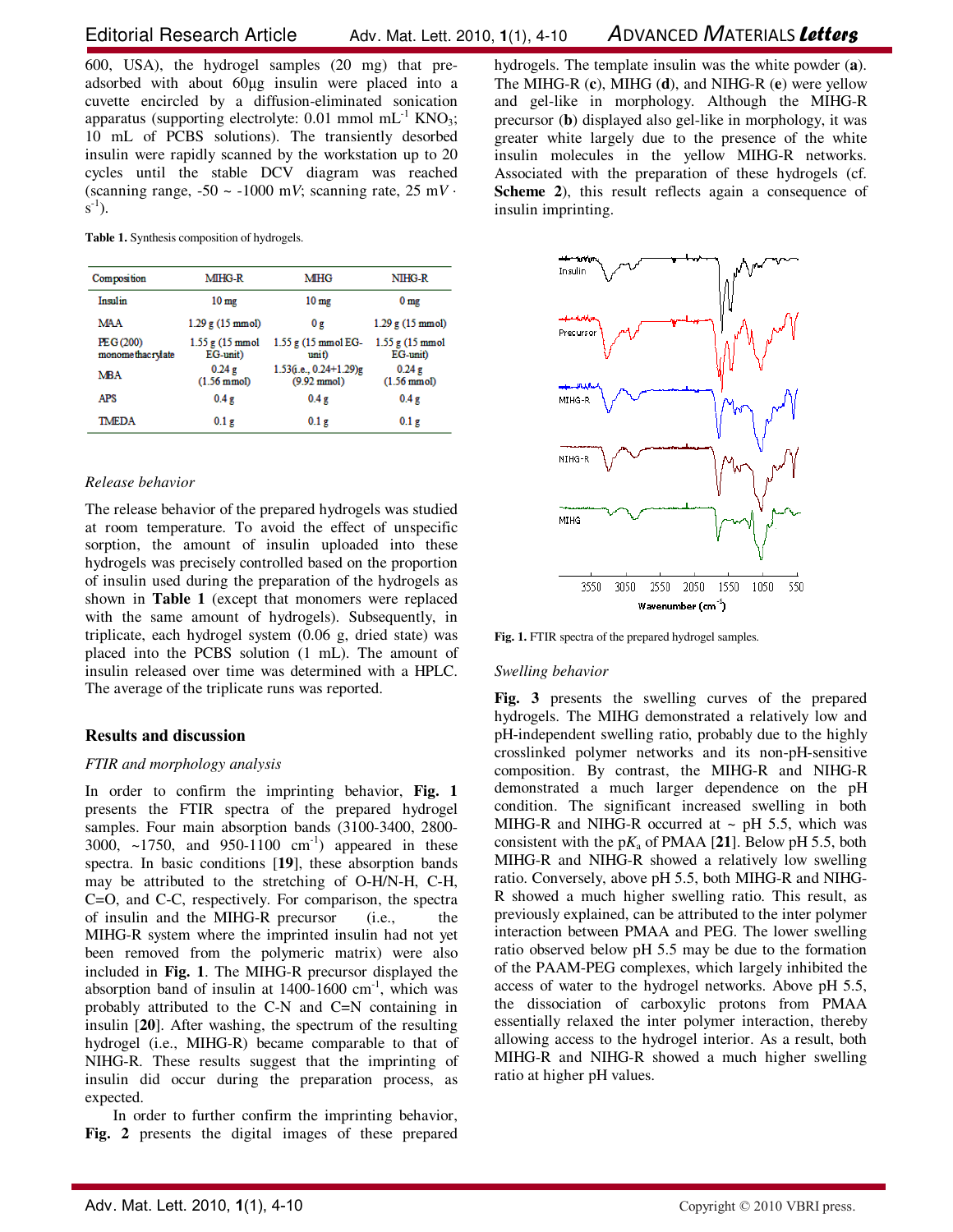

**Fig. 2.** Digital images of the prepared hydrogel samples. (a: insulin; b: MIHG-R precursor; c: MIHG-R; d: MIHG; e: NIHG-R).

#### *Interaction between hydrogels and insulin*

In order to further study the inter polymer interaction, **Fig. 4** presents the DCV diagrams of free insulin and the insulin bound by MIHG-R. For comparison, two typical pH values, i.e., 3.5 and 7.4 (either lower or higher than the observed transitional value of MIHG-R (i.e., pH 5.5), were selected. At pH 3.5, the free insulin demonstrated an oxidation peak at 648.7 m*V*, while the insulin bound by MIHG-R exhibited an oxidation peak at 709.8 m*V*. Thus, the binding interaction between MIHG-R and insulin at pH 3.5 increased the oxidation potential by 61.1 m*V*. Under comparable conditions, the binding interaction between MIHG-R and insulin at pH 7.4 only increased the oxidation potential by 5.1 m*V*. The binding interaction between MIHG-R and insulin appeared to be stronger at pH 3.5 than at pH 7.4.

The oxidation potentials of the insulin bound by both controls along with that by MIHG-R were listed in **Table 2**, in order to ascertain the binding interaction between

MIHG-R and insulin. At pH 3.5, the oxidation potential of the insulin bound by MIHG-R was nearly comparable to that bound by MIHG (709.8 vs. 714.9 m*V*). On the contrary, at pH 7.4, the oxidation potential of the insulin bound by MIHG-R became almost as low as that by NIHG-R (614.4 vs. 611.1 m*V*). This result strongly suggested that the binding interaction between MIHG-R and insulin was highly specific and pH-tunable.



**Scheme 2.** Technical outline for the preparation of MIHG-R.



**Fig. 3.** Swelling curves of the prepared hydrogels.

As further noted from pH 3.5 to pH 7.4 (cf. **Table 2**), the increase of pH values led to the decrease of oxidation potential by 39.4, 95.4, 40.3, and 66.2 mV, respectively. Thus, the binding interaction between these prepared hydrogels and insulin actually decreased by 56, 1.9 and 26.8 mV. The binding interaction between MIHG-R and insulin demonstrated the strongest dependence on the change of pH values. By contrast, the highly crosslinked MIHG system was largely independent from the change of pH values. This result further confirmed that the specific and pH-tunable interaction between MIHG-R and insulin was essentially a result of the pH-sensitive imprinted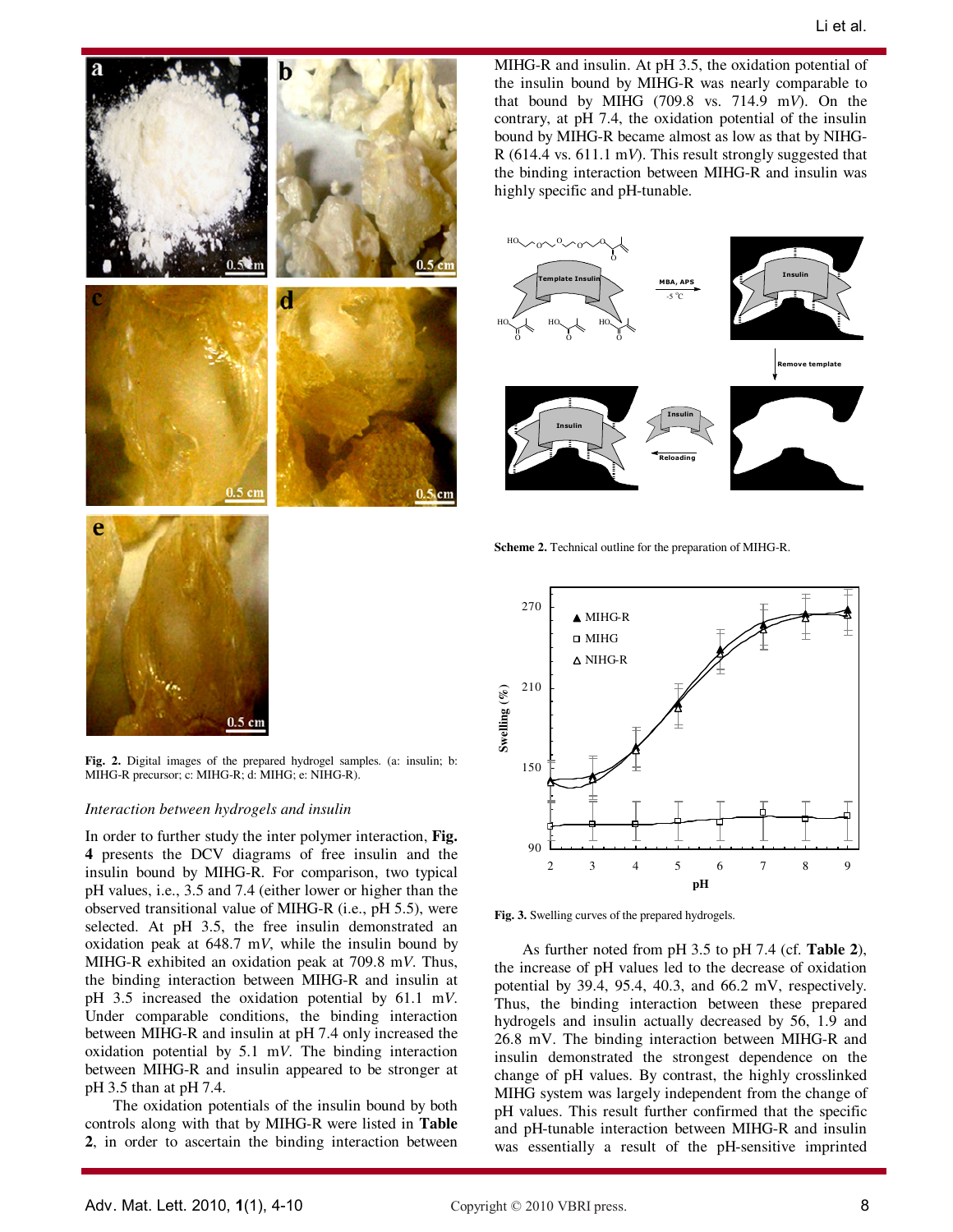networks. As previously explained, at pH 3.5 the specific interaction between MIHG-R and insulin may be attributed to the formation of the PMAA-PEG complexes, which significantly increased physical crosslinking within the hydrogel interior and largely fixed the imprinted networks. On the contrary, at pH 7.4, the dramatically decreased interaction between MIHG-R and insulin can be due to the dissociation of the PMAA-PEG complexes, which distorted the imprinted networks and thereby caused loss of molecular recognition ability.



**Fig. 4.** DCV diagrams of the free insulin and that binding to MIHG-R. (*a*: free insulin at pH 3.5; *b*: free insulin at pH 7.4; *c*: binding insulin at pH 3.5; *d*: binding insulin at pH 7.4)

Table 2. Oxidation potentials (mV) of insulin binding to the prepared hydrogels.

| <b>System</b>       | pH3.5 | pH 7.4 | Effect of pH |
|---------------------|-------|--------|--------------|
| Free insulin        | 648.7 | 609.3  | 39.4         |
| Insulin-MIHG-R      | 709.8 | 614.4  | 95.4         |
| <b>Insulin-MIHG</b> | 714.9 | 673.6  | 41.3         |
| Insulin-NIHG-R      | 6773  | 6111   | 66.2         |

#### *Release behavior*

**Fig. 5a** and **b** present the release of insulin from these prepared hydrogels. In order to monitor the pH-regulated release, two typical pH values i.e., 3.5 and 7.4, were selected again for a contrastive study. The MIHG system demonstrated the similar release at both pH 3.5 and pH 7.4. By contrast, the MIHG-R and NIHG-R systems demonstrated a lower release of insulin at pH 3.5 than at pH 7.4. Compared with NIHG-R, the MIHG-R system demonstrated a stronger pH-dependent release. At pH 3.5, the MIHG-R resembled the MIHG and demonstrated a low release of insulin. On the contrary, at pH 7.4, the MIHG-R became approximately comparable to the NIHG-R and demonstrated a rapid release of insulin. This result suggested that the MIHG-R did demonstrate pH-regulated release. As specially noted in **Fig. 3**, the MIHG-R and NIHG-R did not demonstrate significant differences in the swelling ratio, probably due to their same chemical composition (cf. **Table 1**). Thus, the pH-regulated release by MIHG-R should be attributed to the tunable imprinted networks, as expected. Again, this result indicated that the tunable imprinted networks did play the exact role on regulating the release behavior of insulin.

#### *Insulin reloading*

With a low crosslinking degree, the removal and reloading of drugs from molecularly imprinted hydrogels may distort and deform the imprinted networks [**22,23**]. Thus, drug removal and reloading may affect the release behavior. **Fig. 6a** and **6b** present the effect of insulin removal and reloading on the release profile, in order to further study the pH-regulated mechanism. At pH 3.5, the MIHG-R system subject to insulin removal and reloading demonstrated a faster release as compared with its precursor system (i.e., the MIHG-R system where the imprinted insulin had not yet been removed). Conversely, at pH 7.4, the MIHG-R system subject to insulin removal and reloading demonstrated the release behavior as in its precursor system. Associated with the nature of MIHG-R, it appeared that molecular recognition by the MIHG-R was propped up by the weak interactions that can be modulated by the pH condition. This result was fully consistent with the interpolymer interaction between PMAA and PEG. The association and dissociation between PMAA and PEG may induce significant changes in the physical crosslinking with the hydrogel interior, which thereby fixed/distorted the imprinted networks. Again, this result suggests that better self-regulated release by the MIHG-R is essentially a result of the tunable imprinted networks.



**Fig. 5.** Release profiles of insulin from the prepared hydrogels (a: pH 3.5; b: pH 7.4).



**Fig. 6.** Effect of insulin removal and reloading on the release behavior (a: pH 3.5; b: pH 7.4).